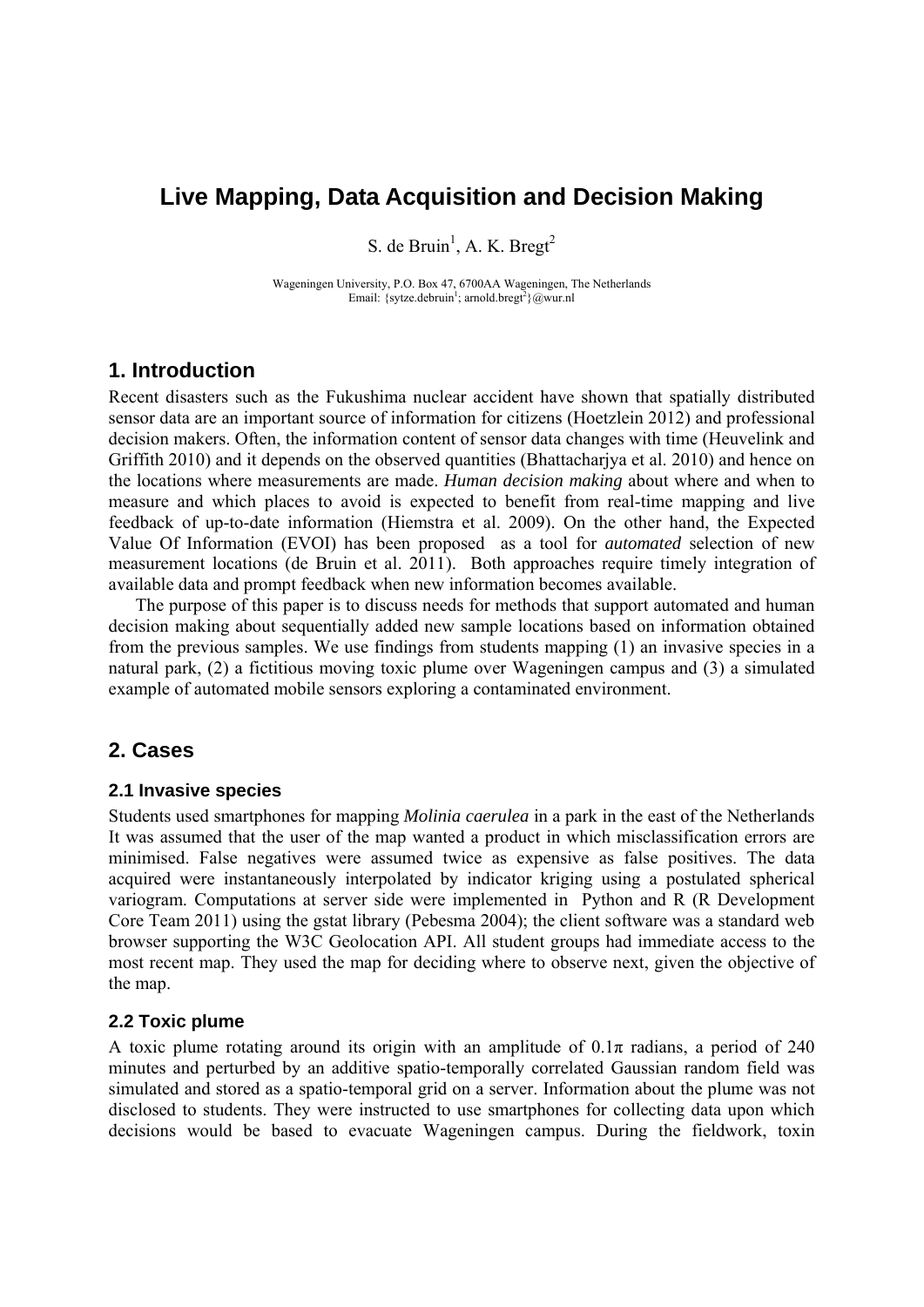concentrations were extracted from the grid using the location of the observer. Results were returned to the observer, both as an alpha-numeric value and on a map showing up to 30 recent observations using colour for the concentration and symbol size for the age of the observation. The map was accessible to all students. Live mapping involved no interpolation; students interpolated the data on the second day of the practical as an exercise.

#### **2.3 Automated site selection**

The automated site selection case is based on de Bruin et al. (2011). We assume spatially correlated positive/negative data, with the costs of false negatives or "safe" decisions being higher than those of false positives. EVOI is estimated as the difference between expected misclassification costs at the present stage of knowledge and expected costs when new information becomes available. Figure 1 shows a tree with square nodes indicating decisions to place a sensor for measuring the phenomenon at some location and decisions about mapping presence or absence of the phenomenon using the information at hand. Chance nodes (circles) indicate the outcome of random events once a decision has been taken. The chance nodes at the at the second level of the tree (signal / no signal) indicate that the method can deal with measurement error.



**Figure 1.** Decision tree for sensor placement and mapping presence or absence of a phenomenon.

Assuming rational decision making, a measurement makes sense if the difference between the expected loss of the lower branch and that of the upper branch of Figure 1 is larger than the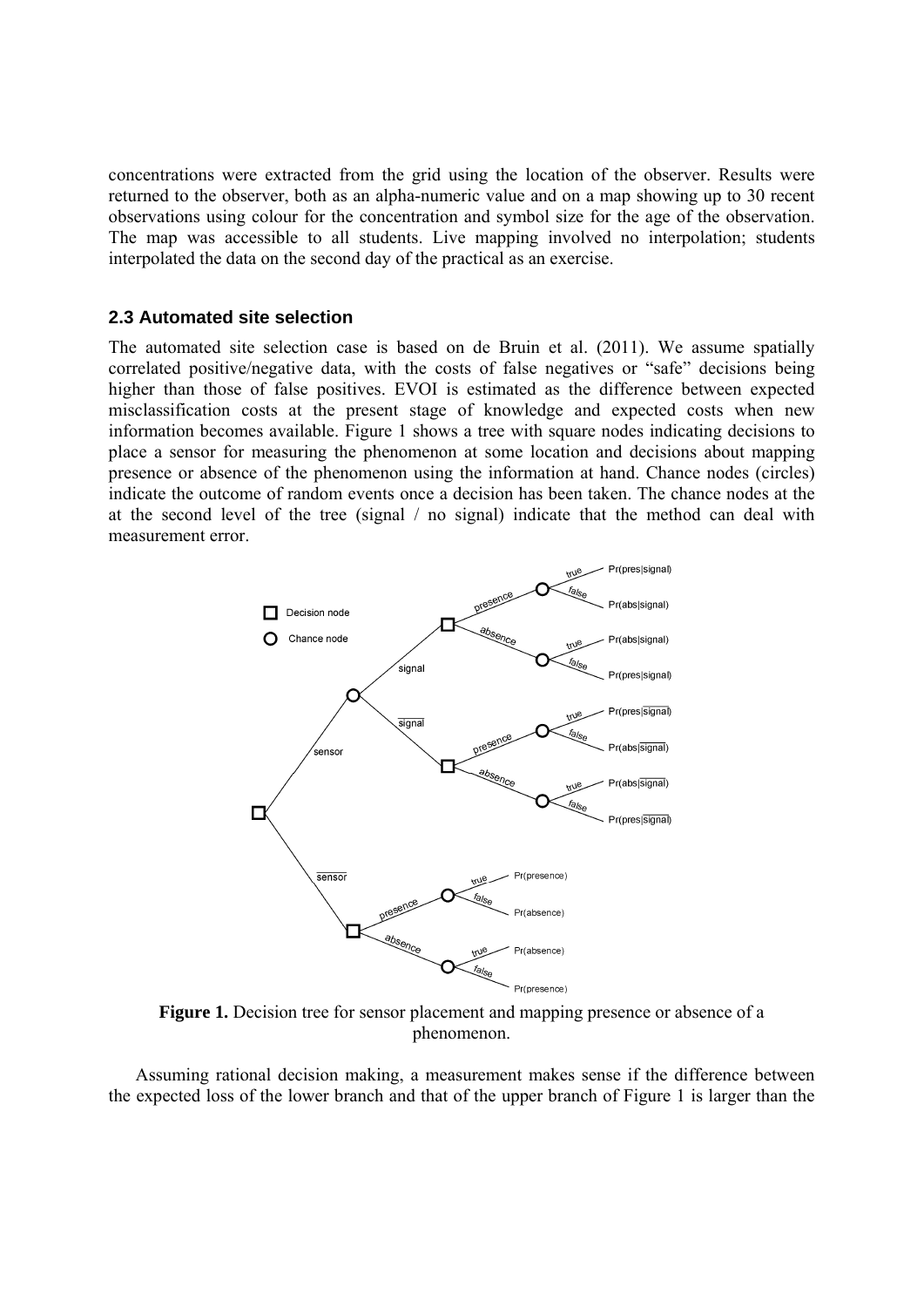cost of the measurement. In case correct classifications involve no costs or benefits, the expectation of the lower branch (1) is calculated as:

$$
E(costlower) = min(costfalse-positive × Pr(absent), costfalse-negative × Pr(present))
$$
\n(1)

where the function min(.) returns the minimum of its arguments, Pr(*absent*) and Pr(*present*) are the prior probabilities of absence and presence, respectively and *cost<sub>false\_negative</sub>* and *cost<sub>false\_positive* are the</sub> costs of misclassification. The expected cost of the upper branch  $(2)$  is calculated by:

$$
E(cost_{upper}) = \Pr(signal) \times min(cost_{false_{positive}} \times \Pr(absent | signal), cost_{false_{negative}} \times \Pr(present | signal)) + \Pr(signal) \times min(cost_{false_{positive}} \times \Pr(absent | signal), cost_{false_{negative}} \times \Pr(present | signal))
$$
(2)

where Pr(*signal*) is the prior probability that a warning is issued, Pr(*absent* | *signal*) is the probability that the phenomenon is present given a warning, etc. The probabilities are computed from prior data (we used a sample of 16 sites regularly spread over the area) and sensor specifications.

We consider the *aggregated* expected costs of misclassification over the study area and find a single optimal sample location as the one that maximises EVOI and thus minimises *E*(*costupper*). The aggregated costs of misclassification were computed by creating maps for both a signal and no signal obtained at the sensor location and multiplying the expected costs for these situations with the probability of their occurrence. If the locations of two or more observations are to be simultaneously optimised, complexity of the computations increases, since nearby observations are typically conditionally dependent. At the same time the size of the solution space increases. For example, with two simultaneous observations, four expected cost maps and their probabilities need to be computed for each pair of locations while solution space increases by a factor  $(n-1)$ , with *n* being the number of potential sample locations. We handled the latter situation using a genetic algorithm, while spatial correlation was modelled by a given variogram.

## **3. Results and discussion**

### **3.1 Invasive species**

Apart from some technical issues owing to poor GPS receipt, the field work was successful. Students appreciated the instantaneous integration of survey data and they were able to identify locations where additional data should be collected. The interpolation procedure caused some problems, however. The stationarity assumption of the interpolator was violated since subregions differed in the degree and variability of infestation. This was not shown on the maps. Also the unknown mean posed difficulties. Incorporation of prior knowledge into the interpolator (e.g. regression kriging) could have circumvented this, but the interpolation procedure could not be adapted on the fly. Other points of attention are the problem of obtaining the variogram and the lack of a theoretical foundation for indicator kriging.

### **3.2 Toxic plume**

There were no technical problems during data acquisition. Almost immediately one group encountered the source of the plume and —informed by the local peak— several groups succeeded in delineating the dynamic plume along the intervention level (see Figure 2). In doing so they were somewhat disappointed by the fact that the plume did not respond to temporary changes in wind conditions.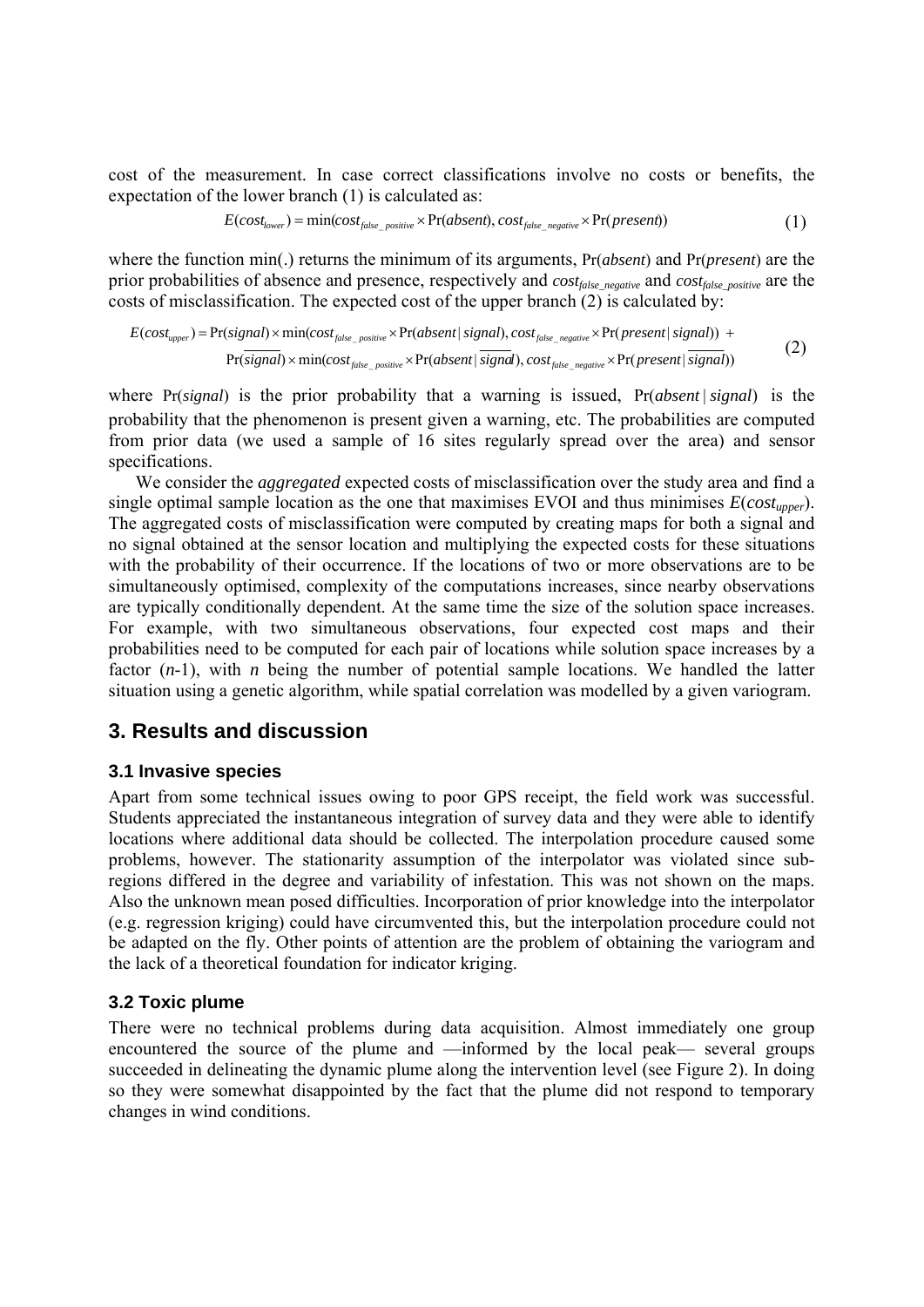Spatio-temporal interpolation on the second day of the exercise employed a simple interpolator, since students lacked knowledge of spatio-temporal geostatistics. Time was accounted for by interpolating over time intervals, which slowed down the *perceived* dynamics of the plume. If spatio-temporal geostatistics were applied there would (again) have been a problem of modelling the variogram.



**Figure 2.** Hundred most recent measurements at 15.00, February 24, 2012. Background: "Wageningen Campus." 51°59'06.06" N, 5°39'47.85" E. **Google Earth**. January 1, 2005.

## **3.3 Automated site selection**

The Expected Value Of Information approach placed new observations at locations that intuitively make sense. Constraining potential sample locations to the space that could be travelled by a small set of mobile sensors caused the sensors to get locally trapped so that they failed to visit more informative spots. This was avoided by first determining globally optimal locations and next deciding which sensors to move. Particularly the latter problem is computationally demanding and requires some heuristic optimiser such as genetic algorithms. Furthermore, the method requires spatio-temporal interpolation. Since data transition zones are preferentially sampled, variogram modelling may be challenging.

# **4. Conclusions**

Today, enabling technology such as smartphones, network infrastructures and protocols can be considered commonplace. Yet, fast processing of spatial data using suitable methodology continues to be a challenge, even more so when used within the context of adaptive data acquisition and spatio-temporal interpolation (Pebesma et al. 2011). Automated adaptive data acquisition requires global rather than local data, otherwise sensors get trapped in local optima.